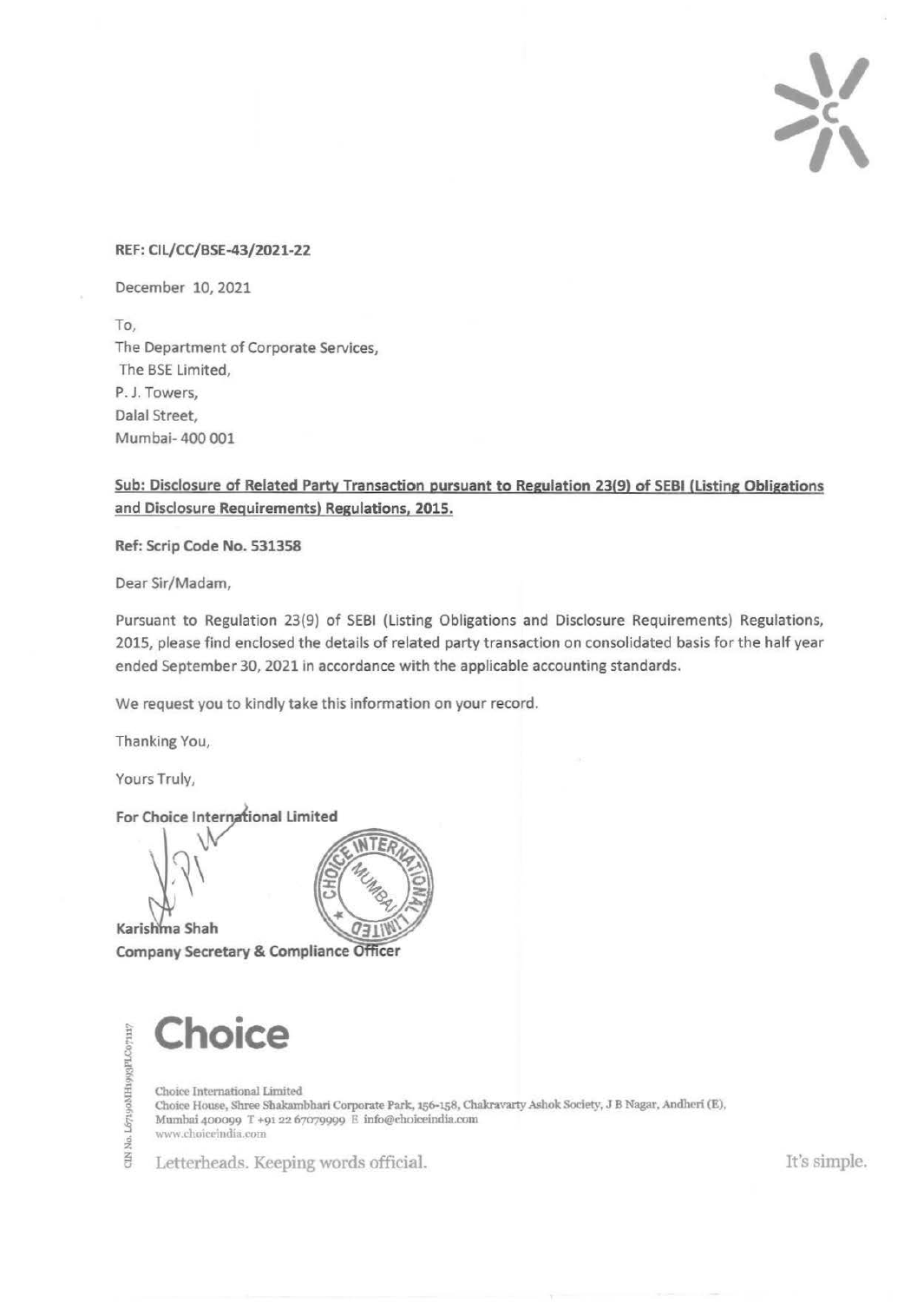

| (i) Details of Related Parties -          |                                                                                                                  |                                                                                       |
|-------------------------------------------|------------------------------------------------------------------------------------------------------------------|---------------------------------------------------------------------------------------|
| <b>Description of Relationship</b>        | <b>Names of Related Parties</b>                                                                                  | September 30,2021                                                                     |
| a. Associate Companies                    | Samekit Learning Management Private Limited (Formerly known as<br>Gravotix Learning Management Private Limited)* | ü                                                                                     |
| b. Key Management Personnel (KMP)         | Kamal Poddar (Managing Director)                                                                                 | ىن                                                                                    |
| and their relatives                       | Hemlata Poddar (Non-executive Director)                                                                          | ù                                                                                     |
|                                           | Arun Poddar (Relative of KMP)                                                                                    | ü                                                                                     |
|                                           | Sonu Poddar (Relative of KMP)                                                                                    | v.                                                                                    |
|                                           | Santosh Kumar Poddar (Relative of KMP)                                                                           | ü                                                                                     |
|                                           | Manju Poddar (Relative of KMP)                                                                                   | ت                                                                                     |
|                                           | Meenu Poddar(Relative of KMP)                                                                                    | ü                                                                                     |
|                                           | Ajay Kejriwal (Execuitve Director)                                                                               | $\checkmark$                                                                          |
|                                           | Malti Rajendra Kejriwal (Relative of Director)                                                                   |                                                                                       |
|                                           | Babita Ajay Kejriwal (Relative of Director)                                                                      |                                                                                       |
|                                           | Vijav Rajendra Kejriwal (Relative of Director)                                                                   |                                                                                       |
|                                           | Rajendrakumar Kejriwal (Relative of Director)                                                                    |                                                                                       |
|                                           | Manoj Singhania (CFO)                                                                                            |                                                                                       |
|                                           | Savita Singhania (Relative of KMP)                                                                               |                                                                                       |
|                                           | Karishma Shah (Company Secretary)                                                                                |                                                                                       |
|                                           | Prafil Shah (Relative of KMP)                                                                                    |                                                                                       |
|                                           | Falguni Shah (Relative of KMP)                                                                                   |                                                                                       |
| c. Individuals owning directly or         | Kamal Poddar - Holding 10.05 % of Capital in CIL.                                                                | v                                                                                     |
| indirectly interest in voting power that  | Hemlata Poddar - Holding 5.02% of Capital in CIL                                                                 | ú                                                                                     |
| gives them control & their relatives      | Sunil Patodia - Holding 6.50% of Capital in CIL.                                                                 | ر                                                                                     |
|                                           | Vinita Patodia - Holding 9.08% of Capital in CIL                                                                 | u                                                                                     |
|                                           | Anil Patodia-Holding 2.76% of Capital in CIL                                                                     |                                                                                       |
|                                           | Archana Patodia-Holding 3.96% of Capital in CIL                                                                  |                                                                                       |
|                                           | Arun Poddar - Holding 10.17% of Capital in CIL                                                                   | u                                                                                     |
|                                           | Sonu Poddar - Holding 5.02% of capital in CIL                                                                    |                                                                                       |
|                                           | Shreya Patodia - Holding 0.31% of Capital in CIL                                                                 |                                                                                       |
|                                           | Suyash Patodia - Holding 5.78% of Capital in CIL                                                                 |                                                                                       |
|                                           | Aastha Patodia - Holding 0 .75% of Capital in CIL.                                                               |                                                                                       |
|                                           | Aayush Patodia - Holding 0.75% of Capital in CIL.                                                                | u<br>ü<br>ú<br>۸<br>ü<br>u<br>v.<br>u<br>v<br>Ý.<br>٠<br>J.<br>¥.<br>ü<br>v<br>ü<br>v |
|                                           |                                                                                                                  |                                                                                       |
| d. Enterprises over which (b) & $(c)$ are | S. K. Patodia & Associates                                                                                       |                                                                                       |
| able to exercise significant influence    | The Byke Hospitality Ltd.                                                                                        | v.                                                                                    |
|                                           | Hotel Relax Pvt. Ltd.                                                                                            | v                                                                                     |
|                                           | Manbhari Biofuel Pvt. Ltd.                                                                                       | v                                                                                     |
|                                           | Shree Shakambhari Exins                                                                                          | v                                                                                     |
|                                           | Aqua Pumps Pvt. Ltd.                                                                                             | Ù                                                                                     |
|                                           | Wheresmypandit.com Pvt Ltd                                                                                       | v                                                                                     |
|                                           | Motormistri Com Private Limited                                                                                  | v                                                                                     |
|                                           | Thoughts Consultants Jaipur P L in JV with Choice Consultancy                                                    | Ý.                                                                                    |
|                                           | Services PL                                                                                                      |                                                                                       |
|                                           |                                                                                                                  | v                                                                                     |
|                                           | VSC Consulting Private JV with Choice Consultancy Services Private<br>Limited                                    |                                                                                       |

Choice

СІК No. L67190MH1993PLC071117



Choice International Limited Choice House, Shree Shakambhari Corporate Park, 156-158, Chakravarty Ashok Society, J B Nagar, Andheri (E), Mumbai 400099 T +91 22 67079999 E info@choiceindia.com<br>www.choiceindia.com

 $\mathcal{L}_{\mathcal{L}_{\mathcal{A}}}$ 

Letterheads. Keeping words official.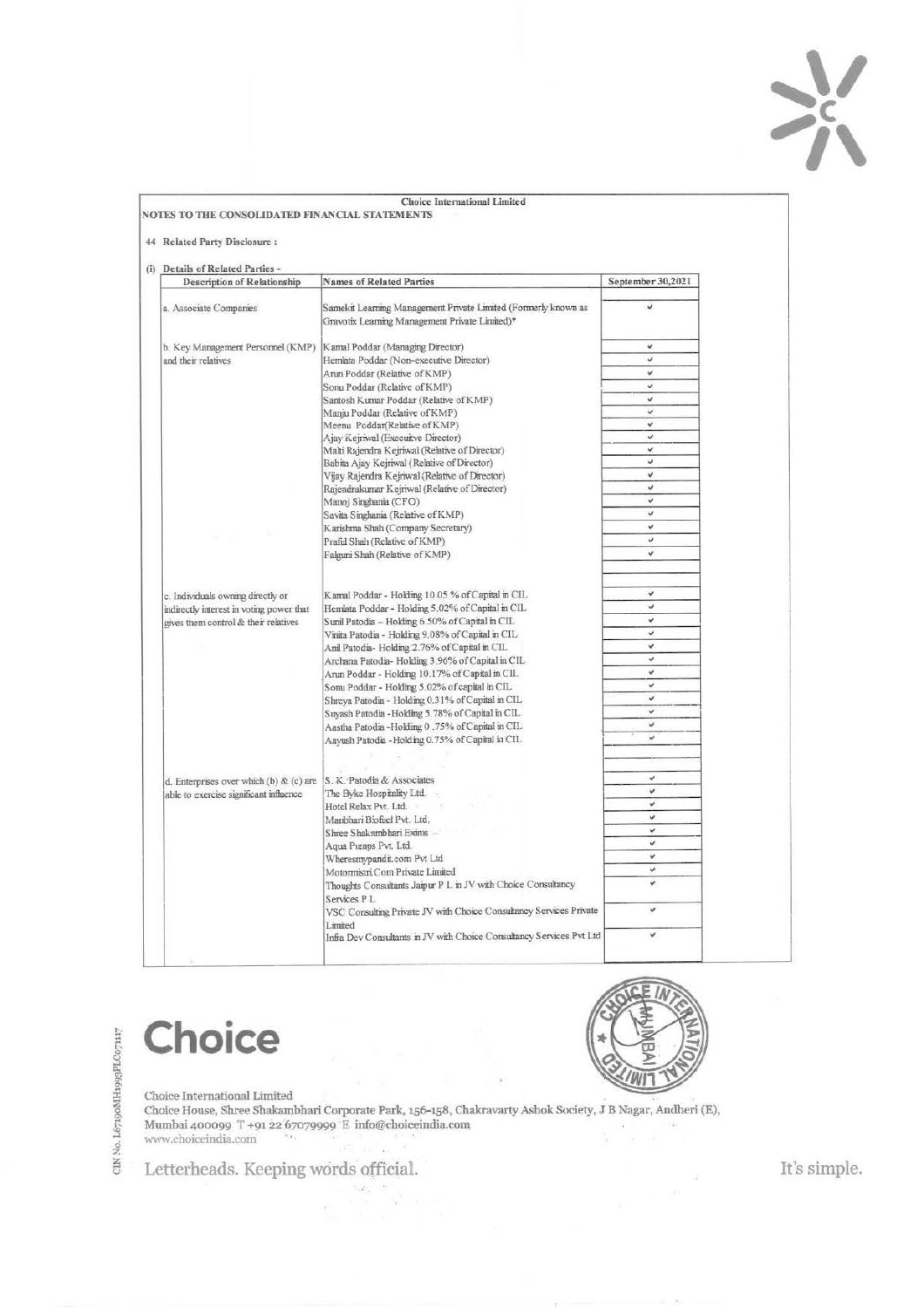

|                                          | CCSPL-1&RJV                                                                  | v            |
|------------------------------------------|------------------------------------------------------------------------------|--------------|
|                                          | Choice Science Eduhub LLP                                                    | v            |
|                                          | Choice Soft Skills Training LLP                                              | u            |
|                                          | Samank Consumer Products Private Limited                                     | ü            |
|                                          | Samank Apparels Private Limited                                              | v            |
|                                          | Choice Insurance Broking India Private Limited                               | v            |
|                                          | Choice Peers International Private Limited<br>Farmer's Evolvement Foundation | v            |
|                                          |                                                                              | v            |
|                                          | Mumbai Vaish Seva Sansthan                                                   | v            |
|                                          | Blazing Star Properties Private Limited                                      | ۷            |
|                                          | Anant Incense Enterprise (Partnership entered by Aastha Patodia)             | u            |
|                                          | De Starvings Couriers LLP                                                    | $\checkmark$ |
|                                          | Choice Strategic Advisors LLP                                                | v            |
|                                          | Lions Mumbai Choice Foundation                                               | v            |
|                                          | Rupang Properties Private Limited                                            | v            |
|                                          | Optimo Investment Advisors Private Limited                                   | $\checkmark$ |
| Maruti Nandan Colonizers Private Limited |                                                                              | u            |
|                                          | Kanaiya Properties Private Limited                                           | v            |
|                                          | Ajay Kejriwal HUF                                                            | v            |
|                                          | Vijay Kejriwal HUF                                                           | u            |
|                                          | Anil Patodia HUF                                                             | u            |
|                                          | Sunil Patodia HUF                                                            |              |
|                                          | Santosh Poddar HUF                                                           | v            |
|                                          | Arun Poddar HUF                                                              | ú.           |
|                                          | Kamal Poddar HUF                                                             | u            |



**Choice** 

Choice International Limited<br>Choice House, Shree Shakambhari Corporate Park, 156-158, Chakravarty Ashok Society, J B Nagar, Andheri (E), Mumbai 400099 T +91 22 67079999  $\mathbb E$ info@choiceindia.com www.choiceindia.com

Letterheads. Keeping words official.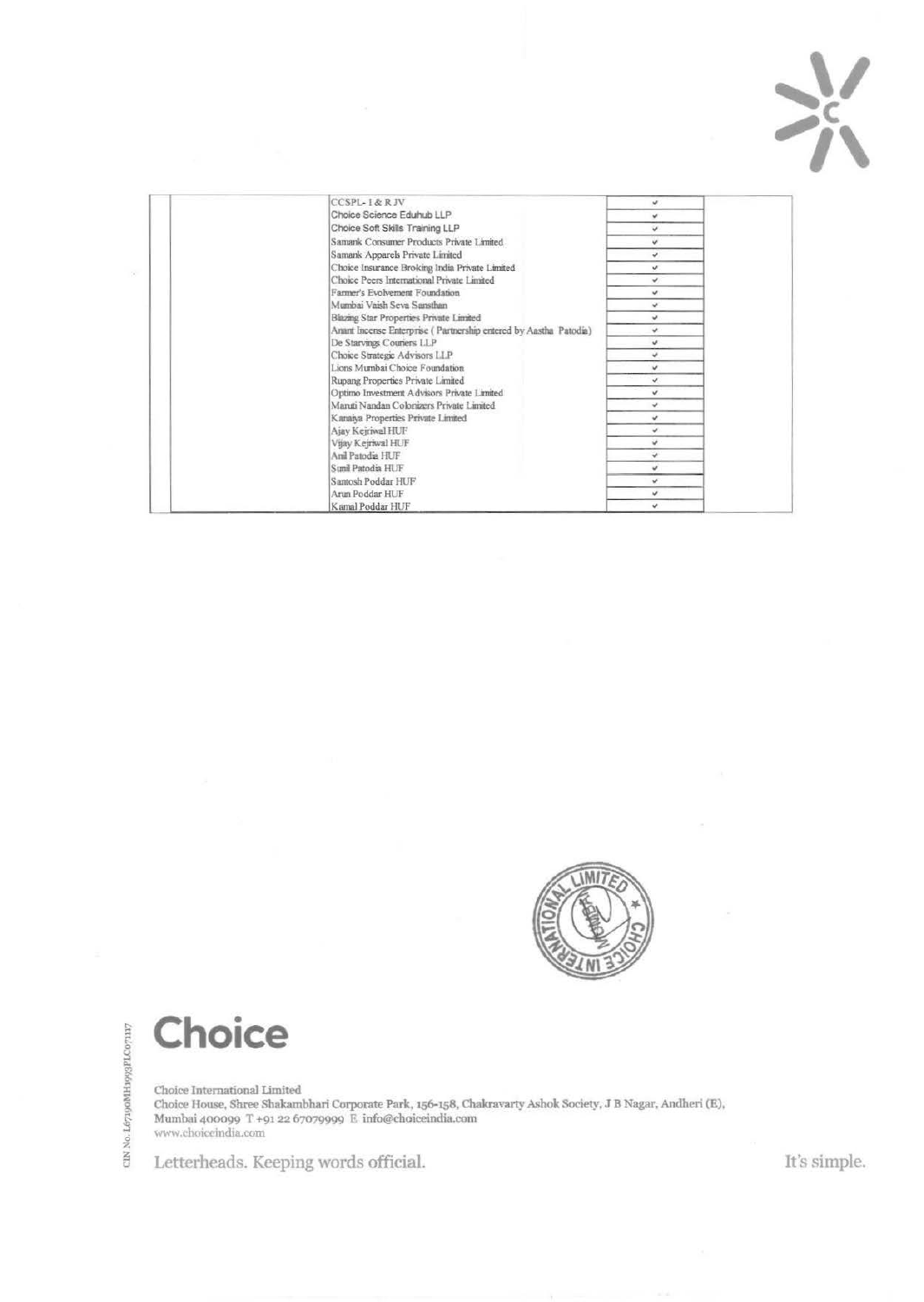

(i): Details of Related Party transactions during the half year ended September 30, 2021

|                                                |            |       |                 | Individuals owning                                                                                    |                                                                                         | (Amount in Rs.)          |
|------------------------------------------------|------------|-------|-----------------|-------------------------------------------------------------------------------------------------------|-----------------------------------------------------------------------------------------|--------------------------|
| Particulars                                    | Associates | КМР   | Relative of KMP | directly or indirectly<br>interest in voting<br>power that gives them<br>control & their<br>relatives | Enterprises over<br>which (c) & (d) are<br>able to exercise<br>significant<br>influence | Total                    |
|                                                |            |       |                 |                                                                                                       |                                                                                         |                          |
| Loan Given to                                  |            |       |                 |                                                                                                       |                                                                                         |                          |
| Choice Peers International Private Limited     |            |       |                 |                                                                                                       | 1,00,000                                                                                | 1,00,000                 |
| Samank Apparels Private Limited                |            |       |                 |                                                                                                       | 5,89,611                                                                                | 5,89,611                 |
| S K Patodia & Associates                       |            |       |                 |                                                                                                       | 6,10,00,000                                                                             | 6,10,00,000              |
| Rupang Properties Private Limited              |            |       |                 |                                                                                                       |                                                                                         |                          |
| Maruti Nandan Coloniaers Private Limited       |            |       |                 |                                                                                                       | 47,59,98,681                                                                            | 47,59,98,681             |
|                                                |            |       |                 |                                                                                                       |                                                                                         |                          |
| Loan Repayment received from                   |            |       |                 |                                                                                                       |                                                                                         |                          |
| Choice Peers International Private Limited     |            |       |                 |                                                                                                       | 8,00,000                                                                                | 8,00,000                 |
| Samank Apparels Private Limited                |            |       |                 |                                                                                                       | 22,15,731                                                                               | 22,15,731                |
| S K Patodia & Associates                       |            |       |                 |                                                                                                       | 3,08,66,328                                                                             | 3,08,66,328              |
| Rupang Properties Private Limited              |            |       |                 |                                                                                                       |                                                                                         |                          |
| Maruti Nandan Colonizers Private Limited       |            |       |                 |                                                                                                       | 47,73,16,934                                                                            | 47,73,16,934             |
|                                                |            |       |                 |                                                                                                       |                                                                                         |                          |
| Loan Taken from-                               |            |       |                 |                                                                                                       |                                                                                         |                          |
| Kamal Poddar                                   |            |       |                 |                                                                                                       |                                                                                         | ×.                       |
| Choice Insurance Broking India Private Limited |            |       |                 |                                                                                                       | ä                                                                                       | $\overline{\phantom{a}}$ |
| Mariati Nandan Colonizers Private Limited      |            |       |                 |                                                                                                       |                                                                                         |                          |
| Choice Strategic Advisors LLP                  |            |       |                 |                                                                                                       | 10,00,00,000                                                                            | 10,00,00,000             |
|                                                |            |       |                 |                                                                                                       |                                                                                         |                          |
| Loan Repaid-                                   |            |       |                 |                                                                                                       |                                                                                         |                          |
| Kamal Poddar                                   |            |       |                 |                                                                                                       |                                                                                         |                          |
| Choice Insurance Broking India Private Limited |            |       |                 |                                                                                                       | 12.52,422                                                                               | 12,52,422                |
| Choice Poers International Private Limited     |            |       |                 |                                                                                                       |                                                                                         |                          |
|                                                |            |       |                 |                                                                                                       | ÷,                                                                                      | $\overline{\phantom{a}}$ |
| Maruti Nandan Colonizers Private Limited       |            |       |                 |                                                                                                       |                                                                                         | 18,50,000                |
| Choice Strategic Advisors LLP                  |            |       |                 |                                                                                                       | 18,50,000                                                                               |                          |
|                                                |            |       |                 |                                                                                                       |                                                                                         |                          |
| Revenue from Operations                        |            |       |                 |                                                                                                       |                                                                                         |                          |
| Income from Business Support Services-         |            |       |                 |                                                                                                       |                                                                                         |                          |
| The Byke Hospitality Limited                   |            |       |                 |                                                                                                       | 36,00,000                                                                               | 36,00,000                |
| S K Patodia & Associates                       |            |       |                 |                                                                                                       | 50,75,600                                                                               | 50,75,600                |
| Chosoe Insurance Broking India Private Limited |            |       |                 |                                                                                                       | 10,25,200                                                                               | 10,25,200                |
|                                                |            |       |                 |                                                                                                       |                                                                                         |                          |
| <b>Income from Rent</b>                        |            |       |                 |                                                                                                       |                                                                                         |                          |
| S.K. Patodia & Associates                      |            |       |                 |                                                                                                       | 7,80,000                                                                                | 7,80,000                 |
| Choice Insurance Broking India Private Limited |            |       |                 |                                                                                                       | 1,40,000                                                                                | 1,40,000                 |
|                                                |            |       |                 |                                                                                                       |                                                                                         |                          |
| Income from Professional Fees                  |            |       |                 |                                                                                                       |                                                                                         |                          |
| Samunk Apparels Private Limited                |            |       |                 |                                                                                                       |                                                                                         | ×                        |
| Samank Consumer Products Private Limited       |            |       |                 |                                                                                                       |                                                                                         |                          |
| SK Patodia & Associates                        |            |       |                 |                                                                                                       | 20,75,000                                                                               | 20,75,000                |
| Thoice Poers International Private Limited     |            |       |                 |                                                                                                       |                                                                                         |                          |
| Choice Insurance Broking India Private Lanited |            |       |                 |                                                                                                       |                                                                                         | ÷                        |
|                                                |            |       |                 |                                                                                                       |                                                                                         |                          |
| Income from Brokerage                          |            |       |                 |                                                                                                       |                                                                                         |                          |
| Samank Consumer Products Private Linuted       |            |       |                 |                                                                                                       | 22,604                                                                                  | 22,604                   |
| Mansti Nandan Colonizees Private Limited       |            |       |                 |                                                                                                       | 3,83,12,797                                                                             | 3,83,12,797              |
| Kanaiya Properties Private Limited             |            |       |                 |                                                                                                       |                                                                                         | ۰                        |
| Ajay Rajendra Kejriwal                         |            | 119   |                 |                                                                                                       |                                                                                         | 119                      |
| Ajny R Kejriwal (HUF)                          |            |       |                 | 11,498                                                                                                |                                                                                         | 11,498                   |
|                                                |            |       | 563             |                                                                                                       |                                                                                         | 563                      |
| Malti Rajendra Kejriwal                        |            |       | 97              |                                                                                                       |                                                                                         | 97                       |
| Babita Ajay Kejriwal                           |            |       | 2,438           |                                                                                                       |                                                                                         | 2,438                    |
| Visy Rajendra Kejriwal                         |            |       | 5,520           |                                                                                                       |                                                                                         | 5,520                    |
| Rajendrakumar Kejriwal                         |            | 1,780 |                 |                                                                                                       |                                                                                         | 1,780                    |
| Kamal Poddar                                   |            |       | 435             |                                                                                                       |                                                                                         | 435                      |
| Kamal Poddar (HUF)                             |            |       |                 |                                                                                                       |                                                                                         |                          |
| Artınktımır Poddar                             |            |       | 1,383           |                                                                                                       |                                                                                         | 1,383                    |
| Hemista Kamal Poddar                           |            |       |                 |                                                                                                       |                                                                                         | 6,200                    |
| Santosh Kumar Poddar                           |            |       | 6,200           |                                                                                                       |                                                                                         | 2,111                    |
| Manju Poddar                                   |            |       | 2,111           |                                                                                                       |                                                                                         |                          |
| Pushpa P Parmanandka                           |            |       |                 |                                                                                                       |                                                                                         | $\bullet$<br>z,          |
| Moenu Poddar                                   |            |       |                 |                                                                                                       |                                                                                         | z                        |
| Suni Patodia                                   |            |       |                 |                                                                                                       |                                                                                         |                          |
| Sunil Patodin HUF                              |            |       |                 |                                                                                                       | 85                                                                                      | 85                       |
| Vinita Patodia                                 |            |       |                 |                                                                                                       |                                                                                         | z                        |
| Anil Patodis                                   |            |       |                 |                                                                                                       |                                                                                         | ä,                       |
| And Patodin HUF                                |            |       |                 |                                                                                                       |                                                                                         | ÷                        |
|                                                |            |       |                 |                                                                                                       |                                                                                         |                          |

CIN No. L67190MH1993PLC071117

Choice



Choice International Limited<br>Choice House, Shree Shakambhari Corporate Park, 156-158, Chakravarty Ashok Society, J B Nagar, Andheri (E), Mumbai 400099  $\,$ T $+$ 91 22 67079999 $\,$  E $\,$ info@choiceindia.com www.choiceindia.com

Letterheads. Keeping words official.

It's simple.

 $\mathcal{H}_{\mathcal{C}^{\prime}}$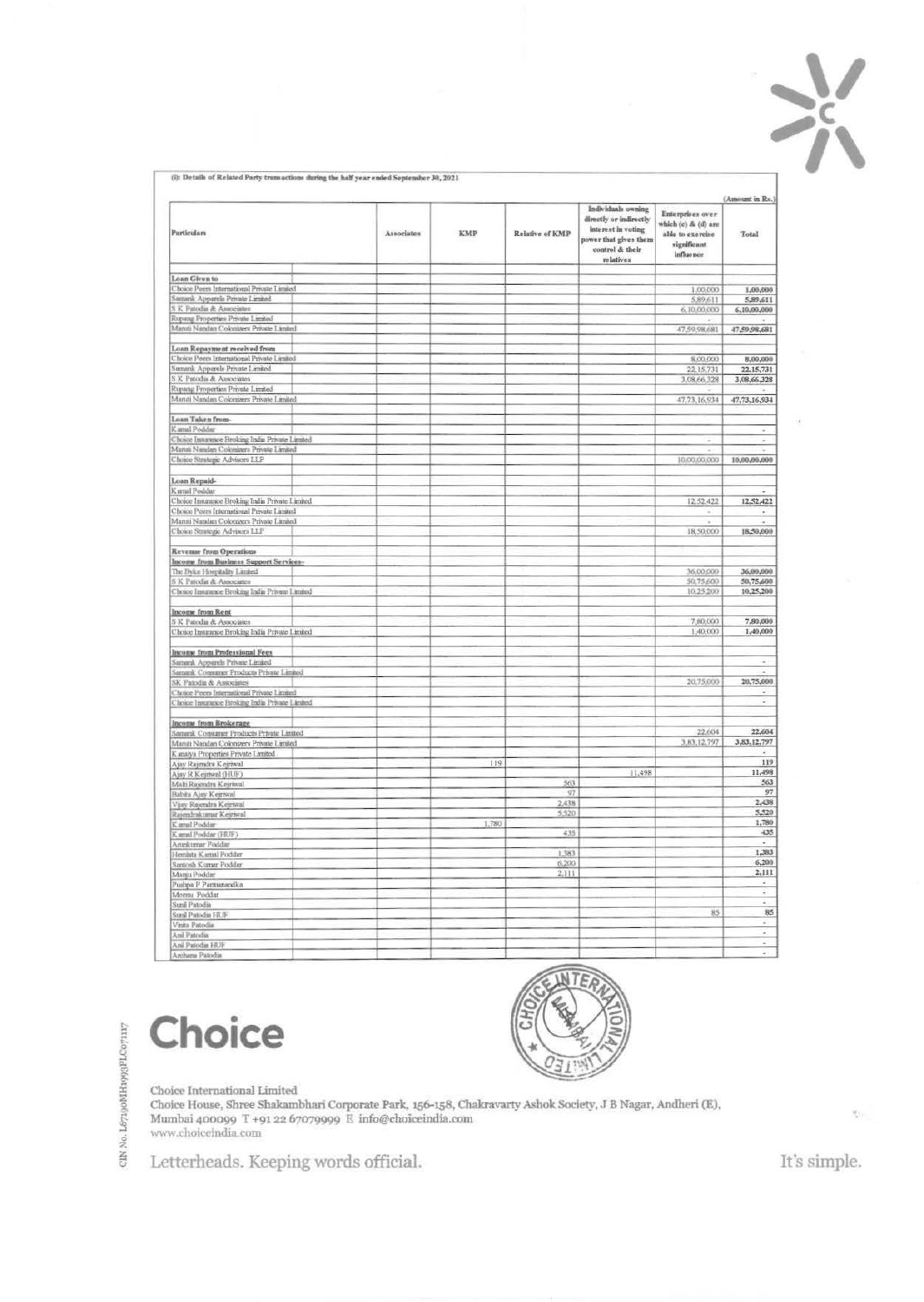

| Shreya Patodia                                 |           |          |          |              |                          |
|------------------------------------------------|-----------|----------|----------|--------------|--------------------------|
| Suyash Patodia                                 |           |          | 2,166    |              | 2,166                    |
|                                                |           |          |          |              |                          |
| Aastha Patodia                                 |           |          | 2,314    |              | 2,314                    |
| Karishma Shah                                  |           |          | 3,151    |              | 3,151                    |
| Savka Singhama                                 |           | 1,166    |          |              | 1,166                    |
|                                                |           |          |          |              |                          |
|                                                |           |          |          |              |                          |
| Interest on Loan (Income)                      |           |          |          |              |                          |
|                                                |           |          |          |              |                          |
| Choice Peers International Private Limited     |           |          |          | 4,87,351     | 4,87,351                 |
| Samank Apparels Private Limited                |           |          |          | 5,89,611     | 5,89,611                 |
| S K Patodia & Associates                       |           |          |          | 10,45,674    | 10,45,674                |
| Rupang Properties Private Limited              |           |          |          | 37,67,761    | 37,67,761                |
| Maruti Nandan Colonizers Private Limited       |           |          |          | 21,89,515    | 21,89,515                |
|                                                |           |          |          |              |                          |
|                                                |           |          |          |              |                          |
| Interest on Loan (Expenses)                    |           |          |          |              |                          |
| Choice Insurance Broking India Private Limited |           |          |          | 1,17,714     | 1,17,714                 |
| Maruti Nandan Colonizers Private Limited       |           |          |          |              |                          |
| Choice Strategic Advisors LLP                  |           |          |          | 18,47,262    | 18,47,262                |
|                                                |           |          |          |              |                          |
| Director Remaneration                          |           |          |          |              |                          |
|                                                |           |          |          |              |                          |
| Kamal Poddar                                   | 30,00,000 |          |          |              | 30,00,000                |
|                                                |           |          |          |              |                          |
| Salaries & Allowances                          |           |          |          |              |                          |
| Manoj Simghama                                 | 10,87,500 |          |          |              | 10,87,500                |
| Karaéma Shah                                   | 7,60,000  |          |          |              | 7,60,000                 |
|                                                | 13,64,890 |          |          |              | 13,64,890                |
| Ajay Kejriwal                                  |           |          |          |              |                          |
| Vijay Kejriwal                                 |           | 6,72,000 |          |              | 6,72,000                 |
|                                                |           |          |          |              |                          |
| Reimbursement of Expenses                      |           |          |          |              |                          |
| Ajay Kejriwal                                  | 26,300    |          |          |              | 26,300                   |
|                                                |           |          |          |              |                          |
| Vijay Kejriwal                                 |           | 14,000   |          |              | 14,000                   |
|                                                |           |          |          |              |                          |
| Other Expenses                                 |           |          |          |              |                          |
| Samank Constaner Products Private Limited      |           |          |          |              | $\overline{\phantom{a}}$ |
|                                                |           |          |          |              |                          |
| Current Financial Assets- Loan                 |           |          |          |              |                          |
|                                                |           |          |          |              |                          |
| Samank Apparels Private Limited                |           |          |          | 1,03,89,611  | 1,03,89,611              |
| S K Patodia & Associates                       |           |          |          | 3,35,74,612  | 3,35,74,612              |
| Rupang Properties Private Limited              |           |          |          | 5,72,16,261  | 5,72,16,261              |
| Choice Peers International Private Limited     |           |          |          | 1,12,46,842  | 1,12,46,842              |
| Maruti Nandan Colonizers Private Limited       |           |          |          |              |                          |
|                                                |           |          |          |              |                          |
|                                                |           |          |          |              |                          |
| Borrowings Current                             |           |          |          |              |                          |
| Choice Insurance Broking India Private Limited |           |          |          | 18,53,315    | 18,53,315                |
| Anın Poddar                                    |           |          |          |              |                          |
|                                                |           |          |          |              |                          |
|                                                |           |          |          |              |                          |
| Trade receivables-                             |           |          |          |              |                          |
| The Byke Hospitality Limited                   |           |          |          | 12,96,000    | 12,96,000                |
| S K Patodia & Associates                       |           |          |          | 33,30,124    | 33,30,124                |
| Choice Insurance Broking India Private Limited |           |          |          | 5,09,180     | 5,09,180                 |
| Hemlata Kamal Poddar                           |           |          |          |              |                          |
|                                                |           | 10       |          |              | $_{\rm H}$               |
| Meenu Poddar                                   |           |          |          |              |                          |
| Margu Poddar                                   |           |          |          |              |                          |
| Kumai Poddar                                   | 1,205     |          |          |              | 1,205                    |
| Kamal Poddar HUF                               |           |          |          |              | $\sim$                   |
| Maruti Nandan Colonizurs Private Limited       |           |          |          |              | $\overline{a}$           |
| Suni Patodis                                   |           |          | 46       |              | 46                       |
|                                                |           |          |          |              |                          |
| Vinta Patodia                                  |           |          |          |              | $\sim$                   |
| Anil Patodia huf                               |           |          |          |              | ÷                        |
| Archena Patodia                                |           | 2,006    |          |              | 2,006                    |
| Shreya Patodis                                 |           |          |          |              | ÷                        |
|                                                |           |          |          |              |                          |
| Savža Singhania                                |           |          |          |              |                          |
|                                                |           |          |          |              |                          |
| <b>Trade Payables</b>                          |           |          |          |              |                          |
| Samank Consumer Products Private Limited       |           |          |          |              |                          |
| Ajay Kejriwal.                                 | 3,08,373  |          |          |              | 3,08,373                 |
| Ajay Kejriwal HUF                              |           |          | 5,96,538 |              | 5,96,538                 |
|                                                |           | 1,32,725 |          |              | 1,32,725                 |
| Vijay Rajendra Kejriwal                        |           |          |          |              |                          |
| Rajendra Kumar Kejriwal                        |           | 6,16,241 |          |              | 6,16,241                 |
| Santosh Poddar                                 |           | 5,70,631 |          |              | 5,70,631                 |
| Kamal Poddar                                   | 1,64,035  |          |          |              | 1,64,035                 |
| Manju Poddar                                   |           | 7,638    |          |              | 7,638                    |
|                                                |           | 405      |          |              | 405                      |
| MALTI RAJENDRA KEJRIWAL                        |           |          |          |              | 10,10,88,687             |
| Maruti Nandan Colonizura Private Limited       |           |          |          | 10,10,88,687 |                          |
| Manoj Singhania                                | 1,45,632  |          |          |              | 1,45,632                 |
| Karıshnu Shah                                  | 1,21,983  |          |          |              | 1,21,983                 |
| S K Patodia & Associates                       |           |          |          | 47,200       | 47,200                   |
|                                                |           |          | 6,212    |              | 6,212                    |
| Suni Patodia (HUF)                             |           |          |          |              |                          |

Choice



 $\label{thm:1} \begin{minipage}[t]{0.9\linewidth} \textbf{Choice International Limited} \\ \textbf{Choice House, Shree Shakambhari Corporate Park, 156-158, Chakravarty Ashok Society, J B Nagar, Andheri (E),} \end{minipage}$ Mumbai 400099  $\mathbb{T}$ +91 22 67079999  $\overset{\circ}{\mathbb{E}}$ info@choiceindia.com www.choiceindia.com

Letterheads. Keeping words official.